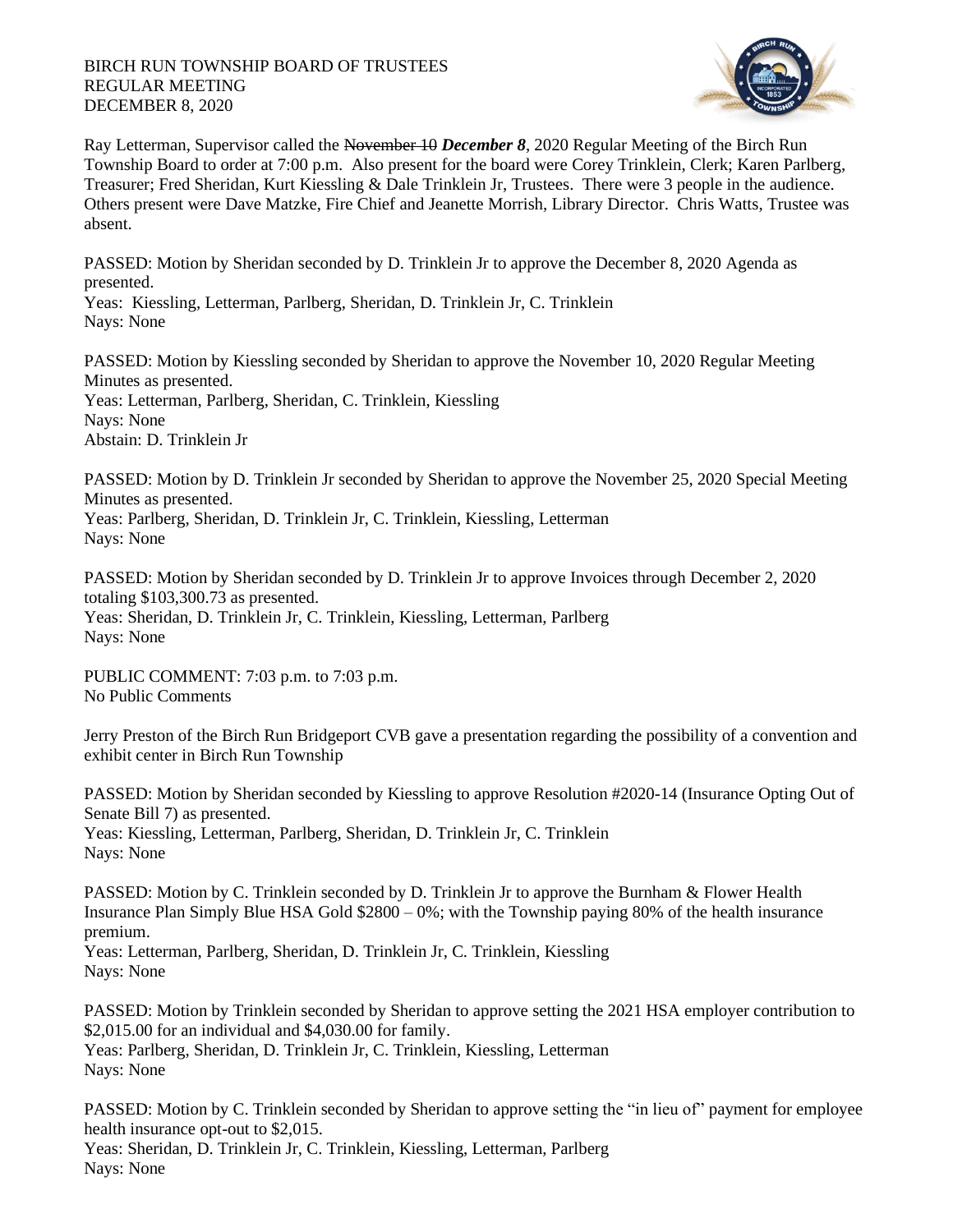FAILED: Motion by Sheridan seconded by Parlberg to approve Resolution #2020-15 (COVID-19 Employment Policy) as presented. Yeas: None

Nays: D. Trinklein Jr, C. Trinklein, Kiessling, Letterman, Parlberg, Sheridan

PASSED: Motion by C. Trinklein seconded by D. Trinklein Jr to approve using election grant money towards \$50.00 in hazard pay for the November 2020 election workers that had contact with the public for a total cost of \$1,000.00. Yeas: Kiessling, Letterman, Parlberg, Sheridan, D. Trinklein Jr, C. Trinklein

Nays: None

PASSED: Motion by C. Trinklein seconded by Letterman to approve reappointing C.J. Norris and Riley Kiessling to the Planning Commission for 3-year terms. Yeas: Letterman, Parlberg, Sheridan, D. Trinklein Jr, C. Trinklein Nays: None Abstain: Kiessling

PASSED: Motion by C. Trinklein seconded by Letterman to approve reappointing Fred Sheridan as the Township Board Representative to the Planning Commission for a 4-year term. Yeas: Parlberg, D. Trinklein Jr, C. Trinklein, Kiessling, Letterman Nays: None Abstain: Sheridan

PASSED: Motion by C. Trinklein seconded by Sheridan to approve reappointing Steve Schaar and appointing Brady Totten to the Zoning Board of Appeals for 3-year terms. Yeas: Sheridan, D. Trinklein Jr, C. Trinklein, Kiessling, Letterman, Parlberg Nays: None

PASSED: Motion by C. Trinklein seconded by Kiessling to approve appointing Dale Trinklein Jr as the Township Board Representative to the Zoning Board of Appeals for a 4-year term. Yeas: C. Trinklein, Kiessling, Letterman, Parlberg, Sheridan Nays: None Abstain: D. Trinklein Jr

PASSED: Motion by C. Trinklein seconded by D. Trinklein Jr to approve reappointing Ken Kern, Deland Pickelmann, Yvonne Cherry and alternate Heidi Martinus to the Board of Review for 2-year terms. Yeas: Kiessling, Letterman, Parlberg, Sheridan, D. Trinklein Jr, C. Trinklein Nays: None

PASSED: Motion by C. Trinklein seconded by D. Trinklein Jr to approve reappointing Ray Letterman as the Township Board Representative and appointing Kurt Kiessling to the Downtown Development Authority Board for 4-year terms. Yeas: Letterman, Parlberg, Sheridan, D. Trinklein Jr, C. Trinklein Nays: None

Abstain: Kiessling

PASSED: Motion by C. Trinklein seconded by Sheridan to approve the Administrative Resolutions as amended. Yeas: Parlberg, Sheridan, D. Trinklein Jr, C. Trinklein, Kiessling, Letterman Nays: None

PUBLIC COMMENT: 8:08 p.m. to 8:10 p.m. No Public Comments